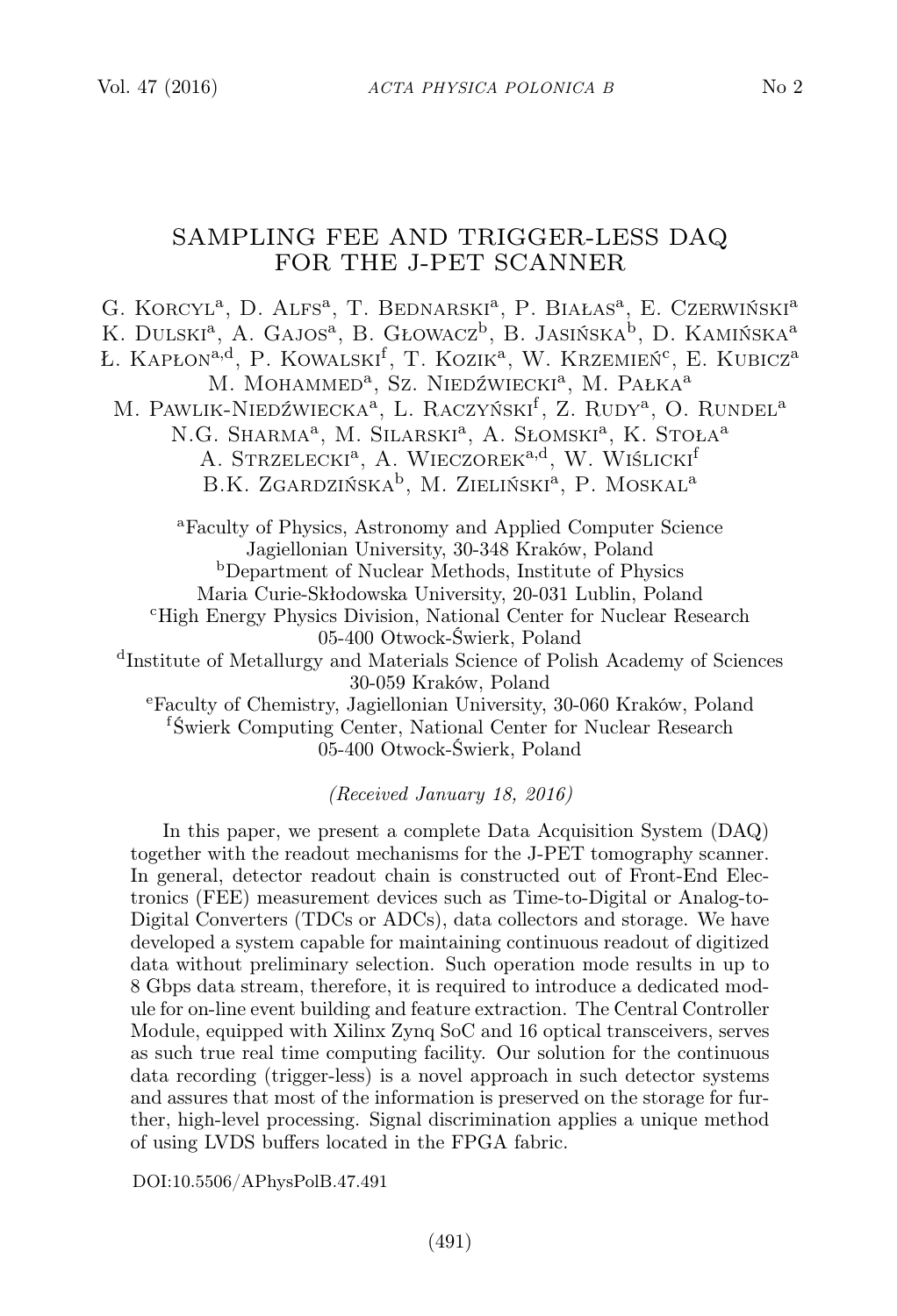#### 1. Introduction

The prototype of TOF-PET scanner, constructed by the J-PET Collaboration  $[1-11]$  $[1-11]$ , consists of 192 plastic scintillators, each equipped with photomultipliers (PMTs) on both ends. This results in 384 analog channels that have to be processed by the Data Acquisition System (DAQ). The J-PET prototype will be used for investigations in the field of medical imaging [\[5,](#page-5-2) [12\]](#page-5-3), nano-biology [\[13\]](#page-5-4), material science [\[14,](#page-5-5) [15\]](#page-5-6) and for testing of fundamental symmetries in physics [\[16,](#page-5-7) [17\]](#page-5-8). In this paper, we present a complete solution for the DAQ system together with the readout mechanisms. Detector readout chain is constructed out of Front-End Electronics (FEE), measurement devices such as Time-to-Digital or Analog-to-Digital Converters (TDCs or ADCs), data collectors and storage. Most of the PET scanners include coincidence units or multi-level trigger logic in order to discard in the real-time data classified as background noise [\[18,](#page-5-9) [19\]](#page-5-10). Such a unit can only execute low-level selection algorithms in order to fulfil realtime regime. Applying low-level rejection filters can result in the loss of fraction of valuable data. On the other hand, more complex algorithms might introduce longer dead-time of the DAQ system, resulting in reduced rate of registered events. Our solution for the continuous data recording (trigger-less) is a novel approach in such detector systems and assures that most of the information is preserved on the storage for further, high-level processing. The core of the presented system is based on Trigger Readout Board v3 (TRBv3) platform [\[20,](#page-5-11) [21\]](#page-5-12), developed for and widely used in high energy physics experiments [\[22\]](#page-5-13).

# 2. System overview

The main element of the J-PET DAQ system is the collection of TRBv3 modules. Those are high-performance and FPGA-based (Field Programmable Gate Array), therefore reconfigurable, TDC readout boards. Each module is equipped with five Lattice ECP3M devices. The central one serves as the controller and local data collector, while the remaining four can be configured with configware providing various functionality. For the precise time measurement, a design providing 48 input channels and time resolution of 12 ps has been developed [\[23\]](#page-5-14). Each input channel has rising and falling signal edge detection and a buffer for up to 54 complete signals storage between two consecutive readouts. One TRBv3 module is called Master and controls the readout procedure and synchronization of all the other modules (Slaves), Fig. [1.](#page-2-0) Each TRBv3 board has an individual Gigabit Ethernet (GbE) link for transmitting collected measurement data out of the system for storage with the use of standard and cheap network facility. An additional module, called Central Controller Module (CCM), has been developed in order to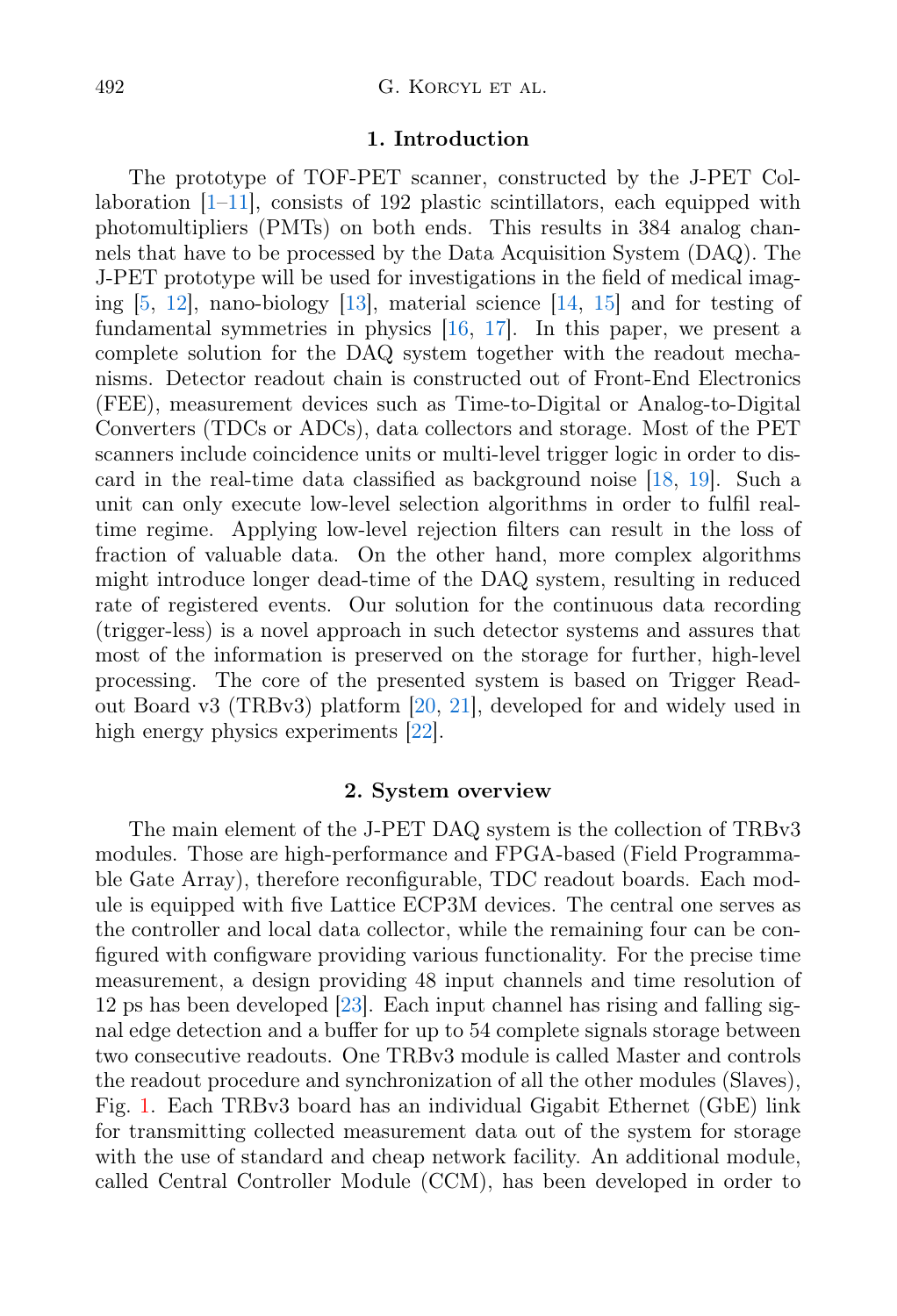provide efficient, on-line data processing. The module has sixteen GbE links as inputs from the Slave modules and a Xilinx Zynq-7045 as the processing unit. Data packages sent from the Slaves can be directed through the CCM, which can perform on-line analysis, histogramming and data quality assessment. The data is saved on the Event Building (EB) machines. Those are server-class, multiprocessor PCs running software for collecting data fragments from the network and reassembling them into complete data units called Events, representing the state of the entire detector in a particular period of time. Such files are taken as the input into the analysis and image reconstruction algorithms [\[24,](#page-5-15) [25\]](#page-5-16).



<span id="page-2-0"></span>Fig. 1. Schematic view of the JPET Data Acquisition Setup. The readout process is controlled by the Master TRBv3 module, whereas Slave TRBv3 modules perform digitization of detector signals coming through Front-End Modules. The readout data is streamed to the Central Controller Module and then further to permanent storage.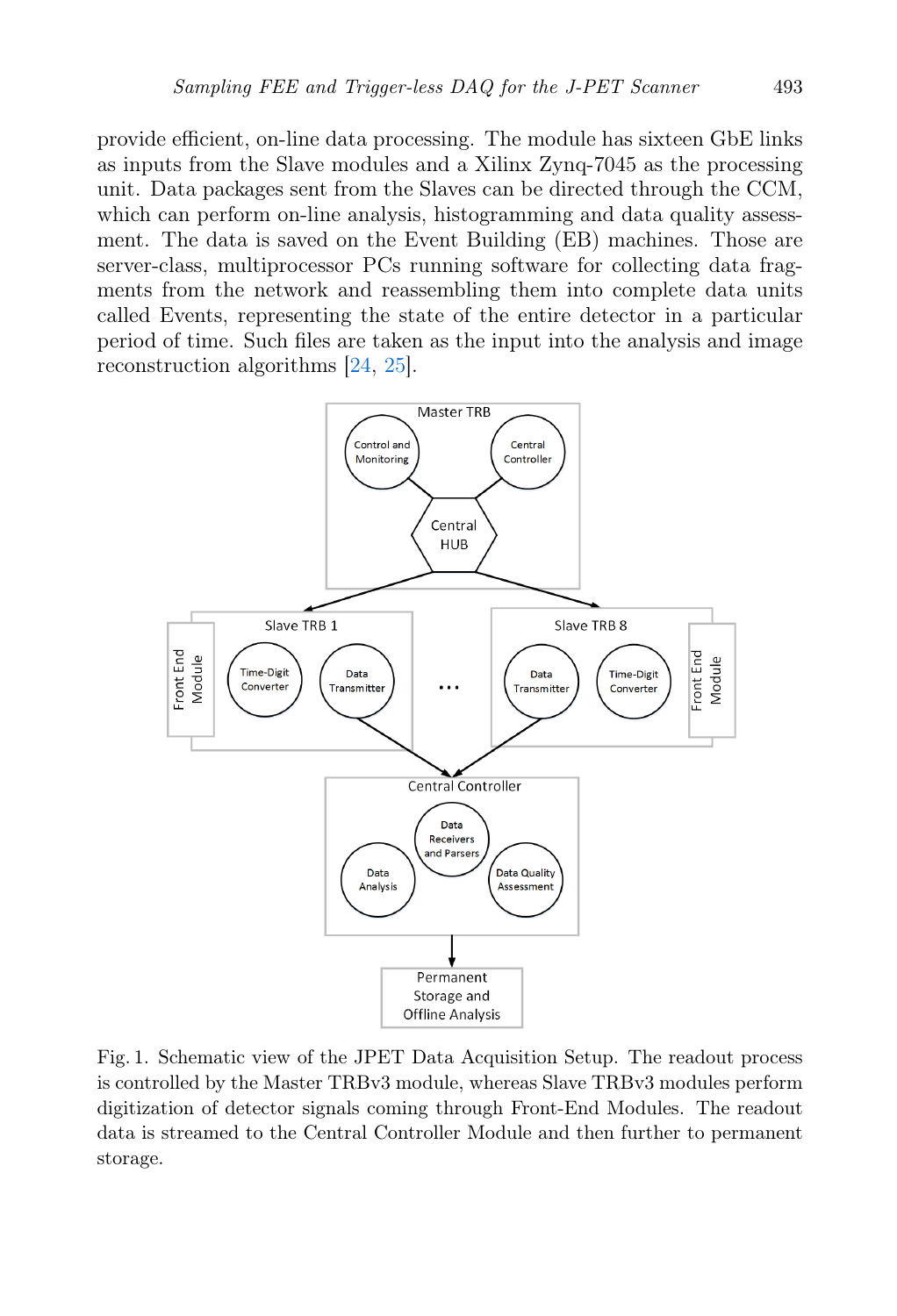#### 494 G. KORCYL ET AL.

#### 2.1. Front-End Electronics

Signal shaping, amplification and discrimination are the main functions of the Front-End Electronics [\[26\]](#page-5-17). A dedicated electronic module has been developed as the mezzanine Add-on for the TRBv3 boards. The module is plugged directly into the connector which provides power, data and control lines. The signal discrimination applies a novel concept of misusing (using in a non-standard way) the LVDS buffer inside the FPGA device, which is configured with time measurement logic. An LVDS buffer has two inputs: positive and negative. The output state of the buffer changes the logic state in case the voltage levels on the inputs are crossed. One can apply on one of the inputs a threshold level, and the analog signal on the second input. At the moment when the analog signal crosses the threshold level, the buffer will generate a logic pulse, which being already inside the FPGA, can be directly inserted into the tapped-delay chain for precise time measurement. The input signals are amplified and split into four paths, each having an individual threshold level. It is a realization of the multi-level thresholding concept as a measure for reducing the time-walk effect and, therefore, achieving better timing resolution [\[27\]](#page-5-18). The TDC design allows for measurement of 48 input channels, hence the FEE module has 12 inputs from the photomultipliers.

### 2.2. Readout procedure

The setup for the J-PET prototype consists of eight TRBv3 boards as Slave modules and one Master TRBv3. The readout process in the system is controlled by the Master module, which has the Central Trigger System (CTS) functionality implemented in the central FPGA device. For the continuous type of readout [\[28\]](#page-5-19), the CTS sends a periodic Readout Request message to all the Slave modules at the fixed rate of 50 kHz. The Slaves record input signals and store the data in buffers until Readout Request message arrives. At the moment the message arrives, the buffers are cleared and the data is encapsulated into UDP packets and sent over Gigabit Ethernet network to the Event Building machines. A single UDP packet contains measured time samples recorded by one Slave modules during a period of 20 µs. The readout rate and buffers sizes (up to 54 signals per channel) are adjusted accordingly in order not to get overflowed and, therefore, to achieve maximum signals acceptance. Upon receiving a Readout Request message, each module constructs a UDP packet, tagged with the Readout Request message sequence number and module ID. Those two values are necessary for the Event Building machines to correctly combine packets from the same measurement but different sources into one, single data unit.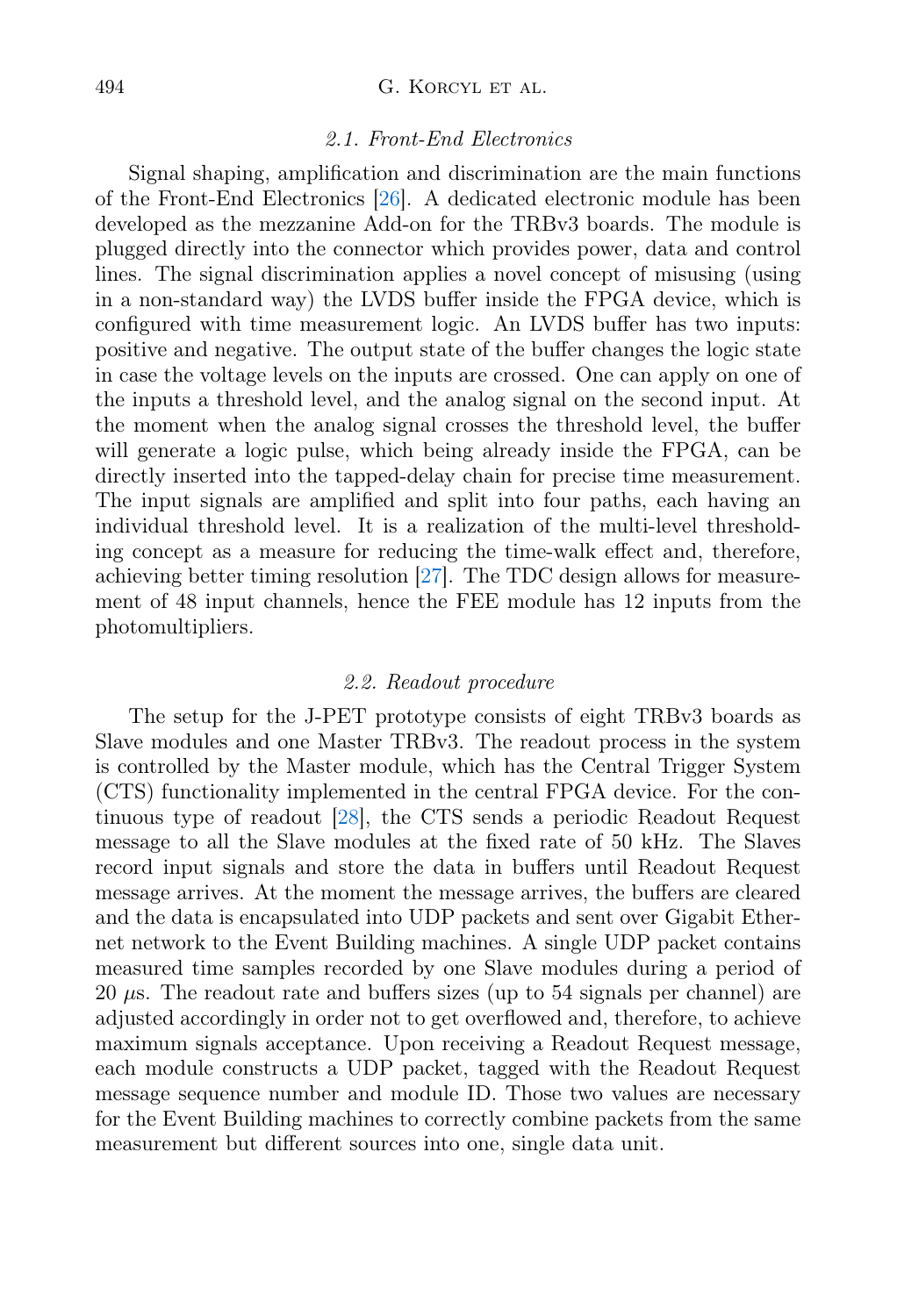# 2.3. Central Controller Module

The described readout type results in a significant constant stream of data that has to be processed. The maximum throughput that can be achieved reaches 8 Gbps. This amount of data can be efficiently distributed for storage over a number of Event Building machines running in parallel and connected with 10 Gb Ethernet network. However, the high event rate and the distributed data storage makes the designed system not suitable for on-line analysis. To overcome this drawback, an additional module called Central Controller Module (CCM) has been designed and developed. The Central Controller Module provides a computing facility for on-line analysis and data quality assessment. The board features a Xilinx Zynq-7045 FPGA device, which is a hybrid of FPGA resources and an ARM processor. The architecture of FPGA devices allows for natural parallelism for processing multiple data streams, while the standard processor provides a convenient access to the results. The module can be used as the "board-in-the-middle", meaning it can receive the packet streams from Slave modules, perform analysis and forward the original packets further, to Event Building machines. TRBv3 data format parsers and feature extraction algorithms have been implemented as the foundation for higher-level data analysis.

## 3. Summary and outlook

A solution for the complete Data Acquisition System for J-PET prototype has been developed and is under evaluation. It consists of two novel approaches: in-FPGA signal discrimination and continuous type of the readout [\[29\]](#page-5-20). Those two techniques allow for collection of timing data, measured with the high resolution. At present, lack of real-time data selection and filtering mechanisms in favour of trigger-less readout results in significant amount of data for processing but reduces the risk of discarding valuable measurements. Ongoing work focuses on hardware evaluation and development of the on-line algorithms for the Central Controller Module.

We acknowledge technical and administrative support by A. Heczko, M. Kajetanowicz, W. Migdał, and the financial support by the Polish National Center for Development and Research through grant No. INNOTECH-K1/IN1/64/159174/NCBR/12, the Foundation for Polish Science through MPD program and the EU MSHE Grant No. POIG.02.03.00-161 00-013/09, the Polish National Centre for Research and Development through LIDER grant 274/L-6/14/NCBR/2015, Marian Smoluchowski Kraków Research Consortium "Matter–Energy–Future" and the Polish Ministry of Science and Higher Education through grant 7150/E-338/M/2015.